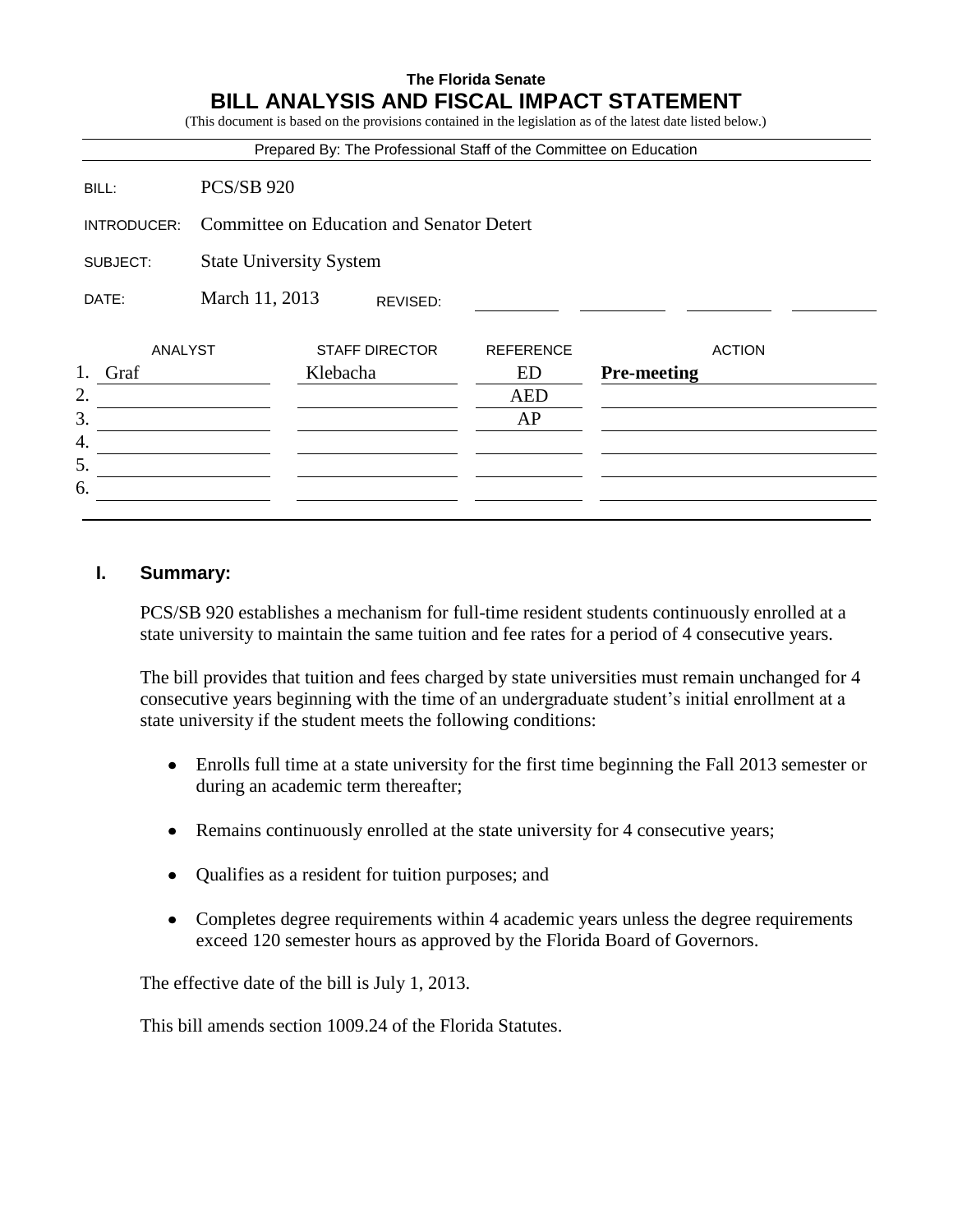#### **II. Present Situation:**

#### **State University Tuition**

The Legislature has the authority to establish the resident undergraduate tuition and fee levels.<sup>1</sup>

A student who enrolls in a college credit course at state university is charged tuition and other fees, unless the student is eligible for an exemption or a waiver.<sup>2</sup> The term "tuition" is defined as "the basic fee charged to a student for instruction provided by a public postsecondary educational institution in this state."<sup>3</sup> If the student is not classified as a resident for tuition purposes, he or she must pay an out-of-state fee in addition to tuition.<sup>4</sup>

Each year, the Legislature establishes the resident undergraduate tuition for lower-level and upper-level coursework in the General Appropriations Act. Beginning with the fall 2012 semester, the undergraduate tuition is set at \$103.32 per credit hour for the 2012-2013 fiscal year. <sup>5</sup> Current law specifies that the resident undergraduate tuition per credit hour must increase at the beginning of each fall semester at a rate equal to inflation<sup>6</sup> unless otherwise provided in the General Appropriations Act. Prior to March 1 of each year, the Office of Economic and Demographic Research must report the rate of inflation to the President of the Senate, the Speaker of the House of Representatives, the Governor, and the Board of Governors (BOG) of the State University System (SUS) of Florida. 7 Table 1 shows the resident undergraduate tuition per credit hour established by the Legislature over the last five years.

Table 1.

 $\overline{a}$ 

| .                      |            |            |               |                           |                                       |
|------------------------|------------|------------|---------------|---------------------------|---------------------------------------|
|                        | 2008-2009  | 2009-2010  | 2010-2011     | $2011 - 2012$   2012-2013 |                                       |
| Resident Undergraduate | $$82.03^8$ | $$88.59^9$ | $$95.67^{10}$ | \$103.32 <sup>11</sup>    | $\frac{1}{2}$ \$ 103.32 <sup>12</sup> |
| Tuition                |            |            |               |                           |                                       |
|                        |            |            |               |                           |                                       |

<sup>&</sup>lt;sup>1</sup> Section 1009.24(4)(a), F.S. On December 30, 2010, the Second Judicial Circuit of Leon County entered summary judgment in favor of the Legislature in the 2007 lawsuit, holding among other things, that the Legislature's power to appropriate SUS funding includes the authority to establish tuition and fee levels. *Graham, et al. v. Atwater and Cretul*, 2010 WL6331974 (Fla. 2nd Jud. Cir. 2010). On January 2013, the Supreme Court of Florida upheld the Legislature's authority to set and appropriate for the expenditure of tuition and fees. *Graham, et al. v. Haridopolis, etc, et al.* --- So. 3<sup>rd</sup> ---, 2013 WL362773 (Fla. 2013); *see also* Inside Higher ED, *Florida's Top Court Backs Legislature's Authority to Set Tuition*, <http://www.insidehighered.com/quicktakes/2013/02/01/floridas-top-court-backs-legislatures-authority-set-tuition> (last visited March 09, 2013).

<sup>&</sup>lt;sup>2</sup> Sections 1009.24(1)-(2), 1009.25, and 1009.26, F.S.

<sup>&</sup>lt;sup>3</sup> Section 1009.01, F.S.

<sup>4</sup> Sections 1009.01(2), F.S.; *see also* specific 129, s. 2, ch. 2012-118, L.O.F. and Florida Board of Governors Regulation 7.001(2).

 $<sup>5</sup>$  Specific Appropriation 129, s. 2, ch. 2012-118, L.O.F.</sup>

<sup>&</sup>lt;sup>6</sup> Rate of inflation is defined as the "rate of the 12-month percentage change in the Consumer Price Index for All Urban Consumers, U.S. City Average, All items, or successor reports as reported by the United States Department of Labor, Bureau of Labor Statistics, or its successor for December of the previous year. In the event the percentage change is negative, the resident undergraduate tuition shall remain at the same level as the prior fiscal year." Section 1009.24(4)(b), F.S. 7

Section 1009.24(4)(b), F.S.

<sup>&</sup>lt;sup>8</sup> Specific Appropriation 151, s. 2, ch. 2008-152, L.O.F.

<sup>&</sup>lt;sup>9</sup> Specific Appropriation 138, s. 2, ch. 2009-81, L.O.F.

 $^{10}$  Specific Appropriation 132, s. 2, ch. 2010-152, L.O.F.

 $11$  Specific Appropriation 119, s. 2, ch. 2011-69, L.O.F.

 $12$  Specific Appropriation 129, s. 2, ch. 2012-118, L.O.F.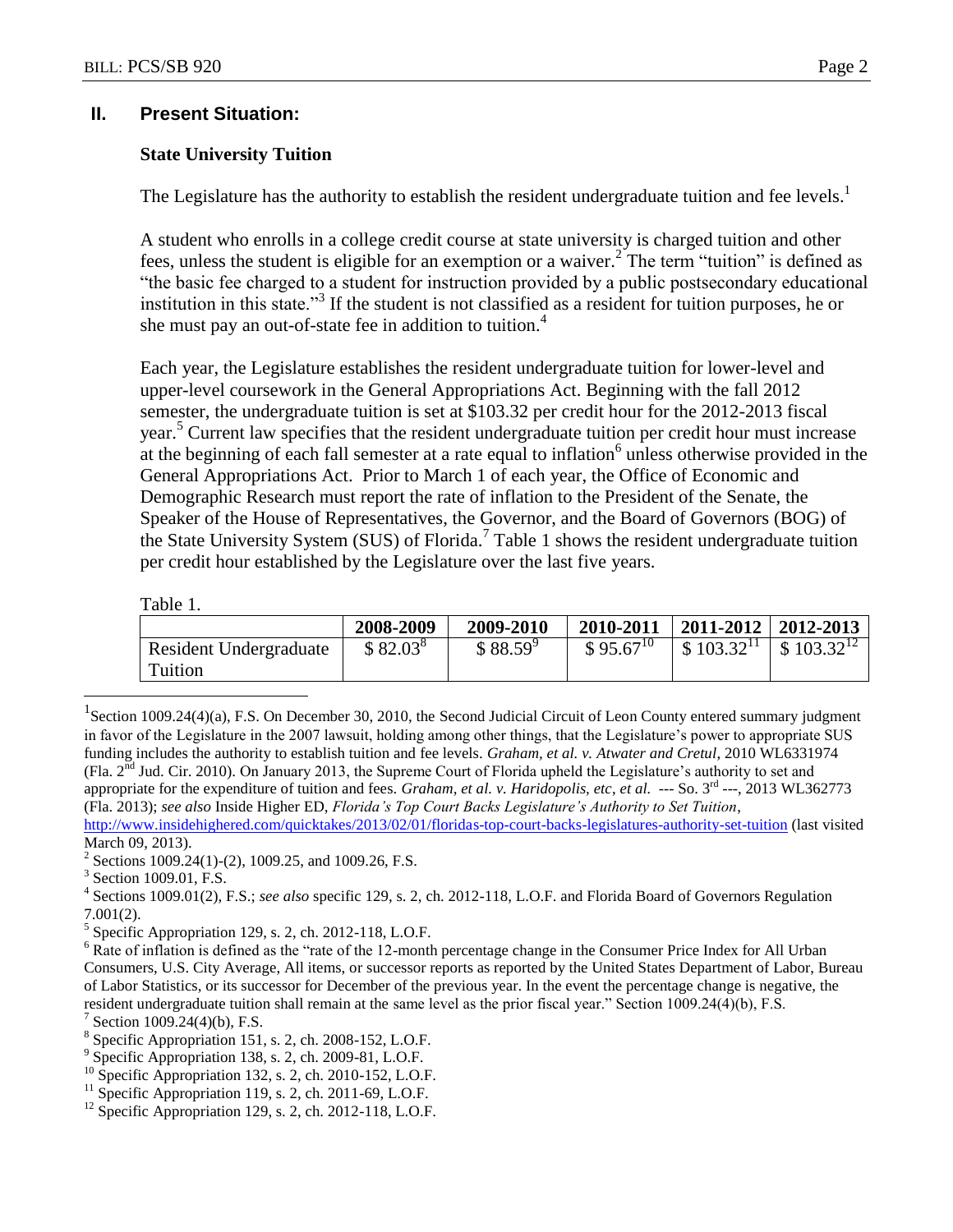Between 2008-2009 and 2012-2013, undergraduate tuition has increased by 26% resulting in \$ 140 million in additional revenue.<sup>13</sup>

### **State University Fees**

The Legislature delegates to the BOG the authority to establish certain fees as specified in law.<sup>14</sup> The BOG may further delegate to the university boards of trustees the authority to establish fees to recover the cost of services, fines, and fees. The board of trustees for each state university may establish the following fees subject to the approval of the BOG: activity and service fee, health fee, athletic fee, and tuition differential fee<sup> $15$ </sup>. The Legislature establishes the financial aid fee, Capital Improvement Trust Fund fee, building fee, and distance learning course fee as a specified dollar amount or percent of tuition.<sup>16</sup> In addition, the board of trustees for each state university may assess additional fees upon approval by the BOG.<sup>17</sup> Revenue generated from these fees must be expended as provided in law.<sup>18</sup> Table 2 shows the average fees charged by the state universities over the last five years.<sup>19</sup>

| <b>Fees</b>     | 2008-2009 | 2009-2010 | 2010-2011 | 2011-2012 | 2012-2013 |
|-----------------|-----------|-----------|-----------|-----------|-----------|
| Differential    | \$6.03    | \$8.89    | \$16.43   | \$25.59   | \$41.30   |
| Financial Aid   | \$4.10    | \$4.42    | \$4.78    | \$5.16    | \$5.16    |
| Activity and    | \$10.94   | \$11.37   | \$12.32   | \$12.53   | \$14.41   |
| Service         |           |           |           |           |           |
| Athletic        | \$9.73    | \$10.19   | \$11.12   | \$11.80   | \$10.93   |
| Health          | \$7.13    | \$7.58    | \$9.07    | \$9.50    | \$8.49    |
| Technology      | N/A       | \$4.33    | \$4.75    | \$5.16    | \$5.16    |
| <b>Building</b> | \$2.32    | \$2.32    | \$2.32    | \$2.32    | N/A       |
| Capital         | \$2.44    | \$2.44    | \$2.44    | \$2.44    | \$6.56    |
| Improvement     |           |           |           |           |           |

Table 2.

## **III. Effect of Proposed Changes:**

Given that the average college freshman, nationally, takes more than five and a half years to graduate, a growing number of colleges are trying to entice students to graduate in 4 years by employing a variety of methods including, but not limited to, keeping tuition flat over the 4-year

 $\overline{a}$ <sup>13</sup> Florida Board of Governors, *2013 Agency Legislative Bill Analysis for SB 920* (Feb. 28, 2013), at 2.

<sup>&</sup>lt;sup>14</sup> Section 1009.24(4), (7)-(13), and (15)-(17), F.S.

<sup>&</sup>lt;sup>15</sup> Tuition differential is defined as the "supplemental fee charged to a student by a public university in this state." The amount of this fee for undergraduate courses is limited to the extent that the "aggregate sum of undergraduate tuition and fees, including the tuition differential [fee] may not exceed the national average of undergraduate tuition and fees at 4-year degree-granting public postsecondary educational institutions." Sections 1009.01(3) and 1009.24(16)(b)4., F.S.

<sup>16</sup> Section 1009.24(4), (7)-(13), and (15)-(17), F.S.; *see also* Florida Board of Governors Regulations 7.001(6) and (14) and 7.003(4), (5), (16), (17), and (23).

<sup>&</sup>lt;sup>17</sup> Section 1009.24 (14), F.S.

<sup>&</sup>lt;sup>18</sup> Section 1009.24, F.S.

<sup>19</sup> Florida Board of Governors, *2013 Agency Legislative Bill Analysis for SB 920* (Feb. 28, 2013), at 1.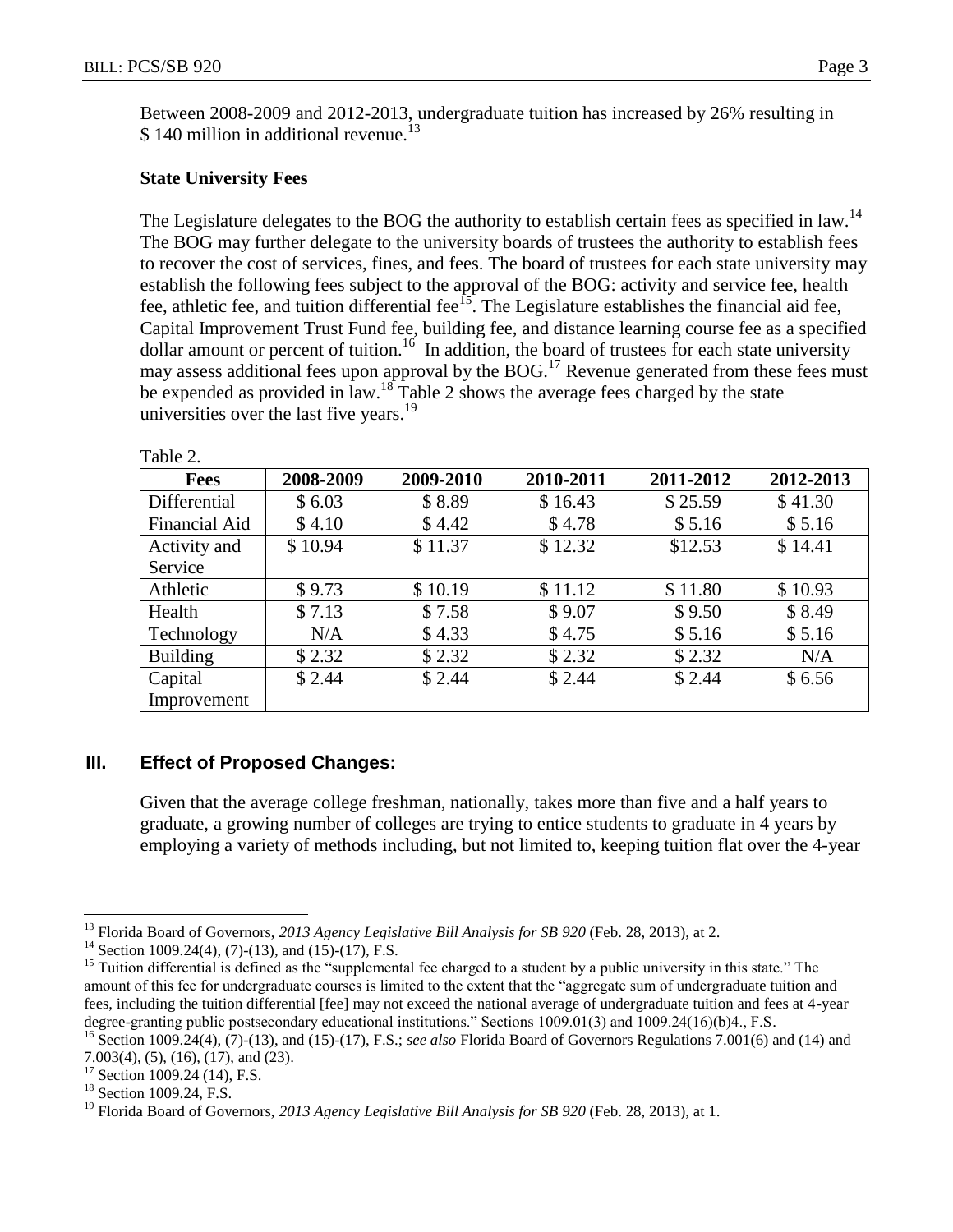period.<sup>20</sup> In Florida, graduation rates for first-time-in-college full time degree-seeking students vary widely across Florida's state universities. Table 3 shows that the four-year graduation rate ranges between 59% at the University of Florida to 11% at Florida Agricultural and Mechanical University.<sup>21</sup>

| Table |  |
|-------|--|
|       |  |

| <b>University</b>                | <b>Four-Year Graduation</b> | <b>Six-Year Graduation</b> |  |
|----------------------------------|-----------------------------|----------------------------|--|
|                                  | (Fall 2005 students who     | (Fall 2005 students who    |  |
|                                  | graduated in four years)    | graduated in six years)    |  |
| University of Florida            | 59%                         | 84%                        |  |
| Florida State University         | 49%                         | 74%                        |  |
| New College of Florida           | 50%                         | 68%                        |  |
| University of Central Florida    | 34%                         | 63%                        |  |
| University of South Florida-     | 25%                         | 52%                        |  |
| <b>Main Campus</b>               |                             |                            |  |
| University of North Florida      | 23%                         | 50%                        |  |
| University of West Florida       | 23%                         | 48%                        |  |
| Florida Gulf Coast University    | 24%                         | 45%                        |  |
| Florida Atlantic University      | 17%                         | 43%                        |  |
| Florida International University | 16%                         | 43%                        |  |
| Florida Agricultural and         | 11%                         | 40%                        |  |
| <b>Mechanical University</b>     |                             |                            |  |

#### **State University Tuition**

 $\overline{a}$ 

PCS/SB 920 incentivizes undergraduate students to graduate timely by requiring that the tuition charged by state universities must remain unchanged for 4 consecutive years beginning with the time of an undergraduate student's initial enrollment at a state university if the student meets the following conditions:

- Enrolls full time at a state university for the first time beginning the Fall 2013 semester or during an academic term thereafter;
- Remains continuously enrolled at the state university for 4 consecutive years;  $\bullet$
- Qualifies as a resident for tuition purposes; and  $\bullet$

<sup>&</sup>lt;sup>20</sup> "To qualify for a guarantee program, students are typically required to complete at least 30 credit [hours] each academic year, meet regularly with advisors, and take required courses." CNN, *Colleges Offer Four-Year Graduation Guarantees*, <http://money.cnn.com/2013/03/05/pf/college/graduation-guarantees/index.html> (last visited March 9, 2013); *see also* U.S. News & World Report, *More Schools Debut Tuition Guarantee Programs*, [http://www.usnews.com/education/best](http://www.usnews.com/education/best-colleges/paying-for-college/articles/2012/02/22/more-schools-debut-tuition-guarantee-programs)[colleges/paying-for-college/articles/2012/02/22/more-schools-debut-tuition-guarantee-programs](http://www.usnews.com/education/best-colleges/paying-for-college/articles/2012/02/22/more-schools-debut-tuition-guarantee-programs) (last visited March 10, 2013).

<sup>21</sup> Telephone interview with staff, Office of Program Policy Analysis and Government Accountability (March 11, 2013); *see also* E-mail, Office of Program Policy Analysis and Government Accountability, *State University System of Florida: University Profiles* (Sept. 18, 2012), on file with the Committee on Education staff.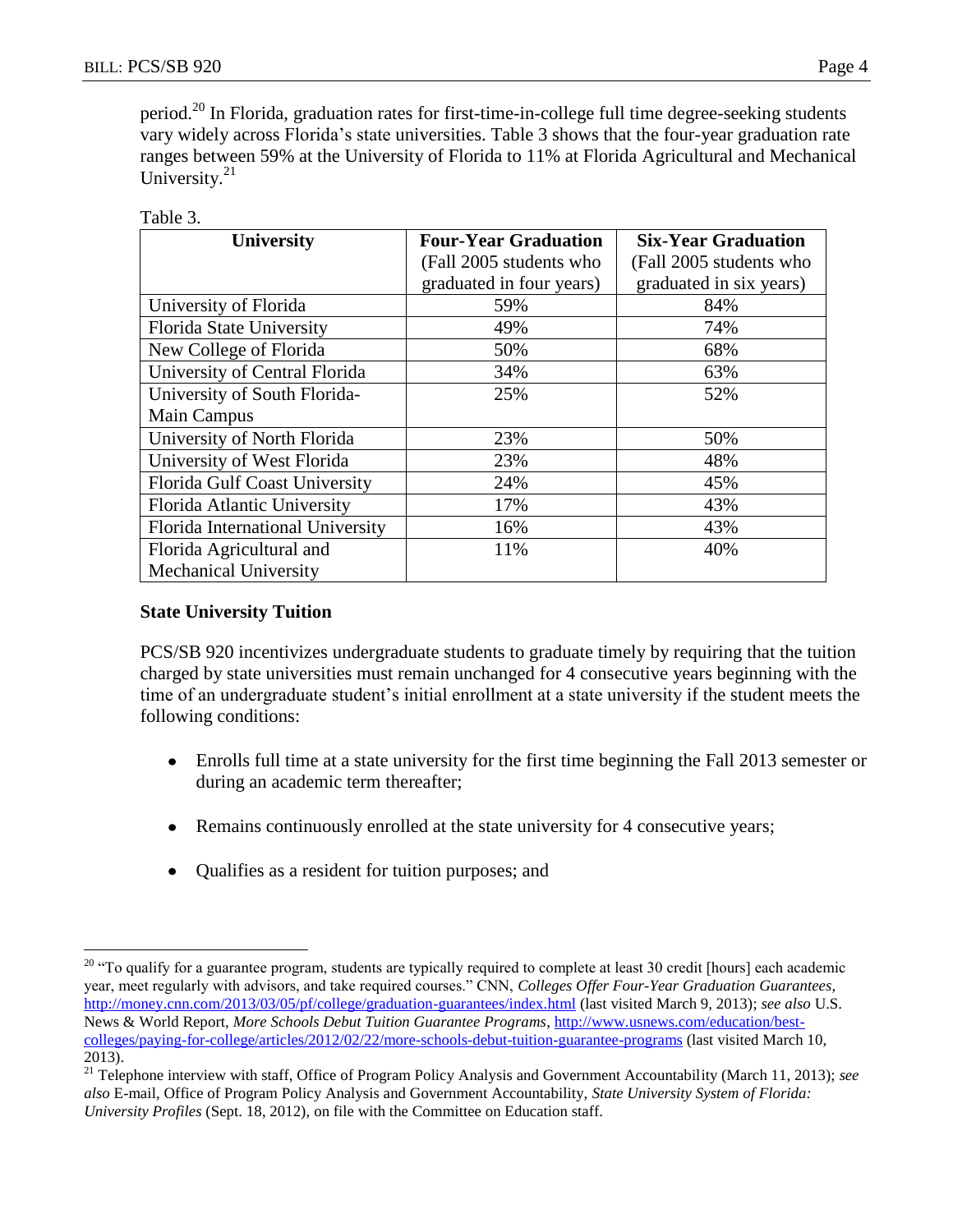• Completes degree requirements within 4 academic years unless the degree requirements exceed 120 semester hours as approved by the  $BOG^{22}$ .

To utilize the incentive of fixed tuition and fees, the students may need to take 30 credit hours annually to graduate in 4 years. Currently, to receive state financial aid awards, students must earn 12 credit hours per term. $^{23}$ 

#### **State University Fees**

If a student meets the requirements for fixed tuition, as provided in the bill, the fees charged by a state university for that student must also remain unchanged for 4 consecutive years thus giving students and parents the ability to plan ahead for the total cost of undergraduate education.

The bill may impact the state universities that have a higher concentration of full time students (e.g., New College of Florida, University of Florida, Florida Agricultural and Mechanical University, and Florida State University) more than the state universities that have fewer full time students (e.g., Florida Atlantic University and Florida International University) relative to part time students. Table 4 shows the percentage of full time and part time undergraduate attendance for each state university. $^{24}$ 

| <b>University</b>                | <b>Full Time Attendance</b> | <b>Part Time Attendance</b> |  |
|----------------------------------|-----------------------------|-----------------------------|--|
|                                  | (Fall 2011)                 | (Fall 2011)                 |  |
| New College of Florida           | 100%                        |                             |  |
| University of Florida            | 93%                         | 7%                          |  |
| Florida Agricultural and         | 91%                         | 9%                          |  |
| <b>Mechanical University</b>     |                             |                             |  |
| Florida State University         | 90%                         | 10%                         |  |
| Florida Gulf Coast University    | 81%                         | 19%                         |  |
| University of Central Florida    | 75%                         | 25%                         |  |
| University of South Florida-     | 73%                         | 27%                         |  |
| Main Campus                      |                             |                             |  |
| University of North Florida      | 73%                         | 27%                         |  |
| University of West Florida       | 72%                         | 28%                         |  |
| Florida International University | 65%                         | 35%                         |  |
| Florida Atlantic University      | 62%                         | 38%                         |  |

Table 4.

 $\overline{a}$ 

However, students who utilize the incentive of fixed tuition and fees for 4 years and graduate within 4 years or as approved by the BOG, will free-up university classroom space. As a result, the state universities may be able to enroll new students more frequently.

<sup>22</sup> Section 1007.25(8), F.S.; *see also* Florida Board of Governors Regulation 8.014.

 $^{23}$  Section 1009.40(1)(b)1.b., F.S. To renew the Florida Bright Futures Scholarship Program, students must earn "at least 24 semester credit hours or the equivalent in the last academic year in which the student earned a scholarship if the student was enrolled full time." Section 1009.532(1)(a), F.S.

<sup>24</sup> E-mail, Office of Program Policy Analysis and Government Accountability, *State University System of Florida: University Profiles* (Sept. 18, 2012), on file with the Committee on Education staff.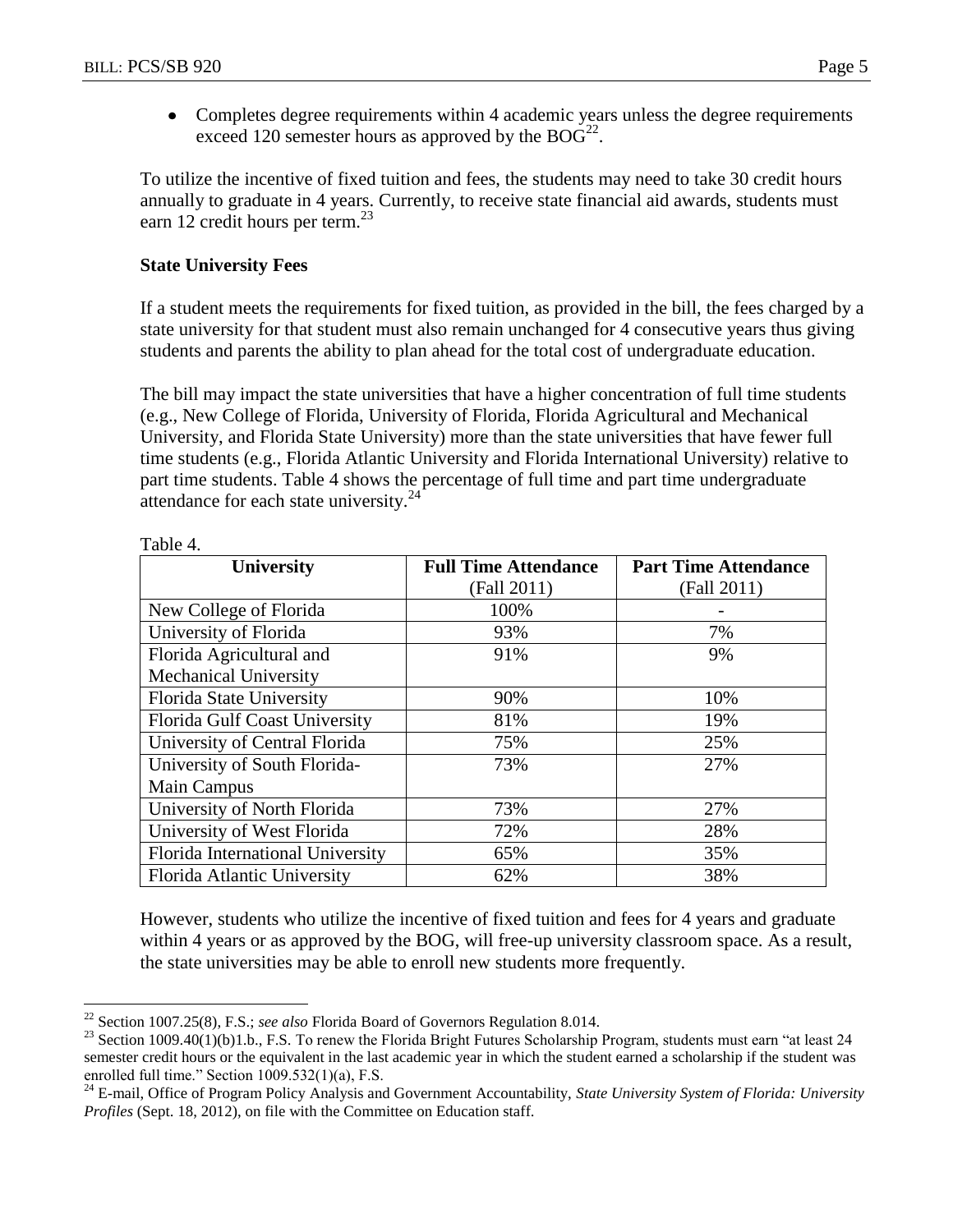The bill does not extend the fixed tuition and fee incentives to students enrolled in baccalaureate degree programs at the Florida College System (FCS) institutions, students who transfer from a FCS institution to a state university, and part time students at state universities.

#### **IV. Constitutional Issues:**

A. Municipality/County Mandates Restrictions:

None.

B. Public Records/Open Meetings Issues:

None.

C. Trust Funds Restrictions:

None.

#### **V. Fiscal Impact Statement:**

A. Tax/Fee Issues:

None.

 $\overline{a}$ 

B. Private Sector Impact:

For students and the students' families, fixed tuition and fees for 4 years will allow for planning ahead for the total costs of an undergraduate education. Additionally, students who graduate timely may incur less financial debt and enter the workforce sooner than students who take longer to complete degree requirements.

#### C. Government Sector Impact:

To implement the provisions of the bill, the BOG estimates that the state universities may lose approximately \$75 million in undergraduate tuition and fee revenues for the next 4 years. $<sup>2</sup>$ </sup>

Additionally, the state universities will need to modify the student and accounting and billing systems to track students from different cohorts and charge such students tuition and fees based on the students' cohort. The fiscal impact regarding modifying the systems is indeterminate. $^{26}$ 

The fiscal impact of the bill on the Stanley G. Tate Florida Prepaid College Program is indeterminate.

<sup>25</sup> Florida Board of Governors, *2013 Agency Legislative Bill Analysis for SB 920* (Feb. 28, 2013), at 4.

<sup>&</sup>lt;sup>26</sup> Florida Board of Governors, 2013 Agency Legislative Bill Analysis for SB 920 (Feb. 28, 2013), at 4.